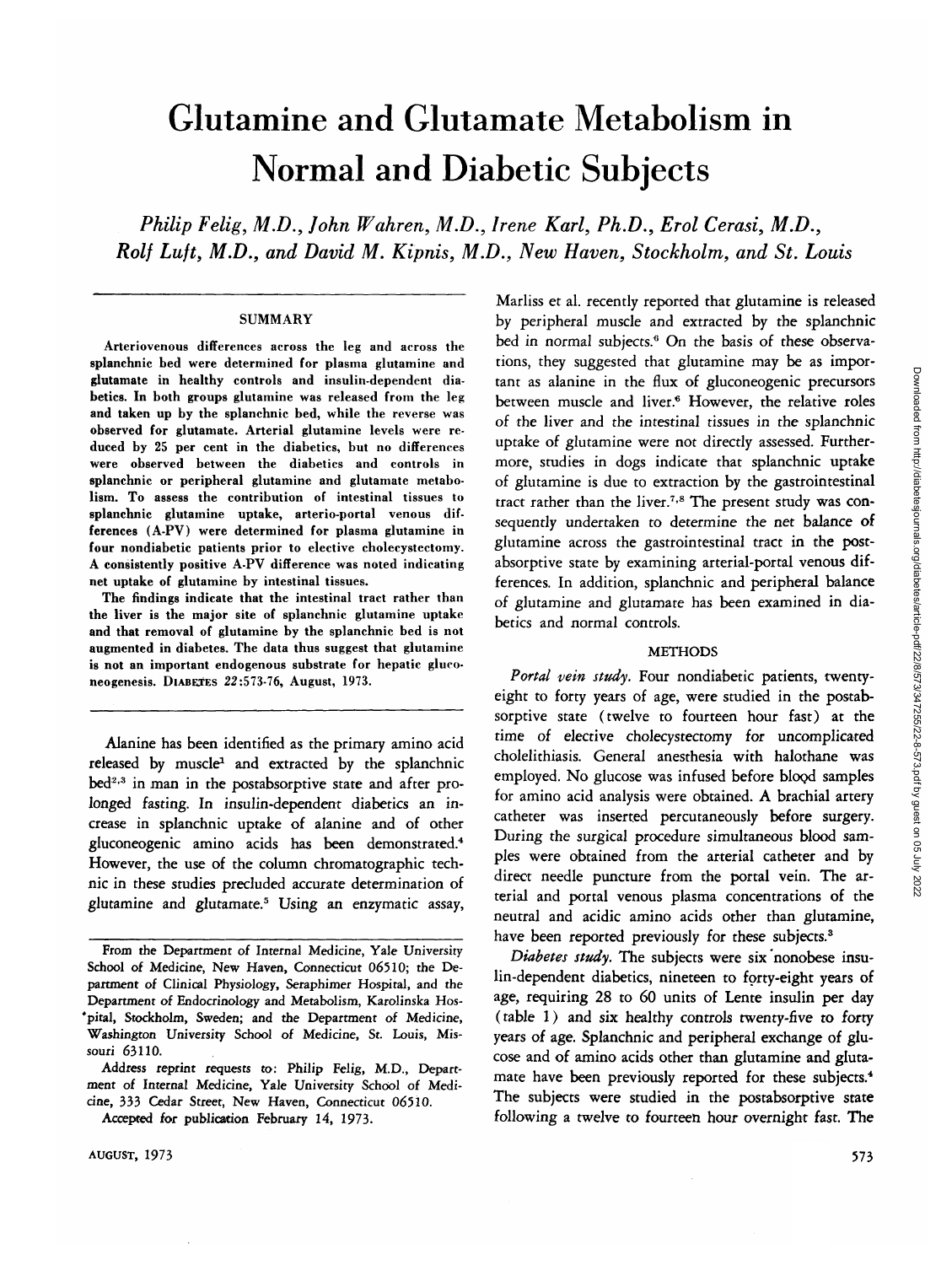diabetics had received no insulin for twenty-four hours at the time of study. No subject was ketotic when the study was made. Simultaneous blood samples were obtained from catheters placed percutaneously in a brachial artery, in a right-sided hepatic vein and in a femoral vein. The technics employed for arterial, hepatic venous and femoral venous catheterization and for determination of hepatic blood flow have been described in detail previously.4

The nature, purpose and possible risks of the study were explained .to all subjects, who gave voluntary consent.

*Chemical analyses.* Plasma glutamate was determined by a microfluorometric enzymatic method involving measurement of reduced NAD formed by oxidative deamination of glutamate by glutamic dehydrogenase.\* Plasma glutamine was hydrolyzed by the enzyme glut-

glutamine and the rate of release of glutamine from the leg did not differ significantly between the diabetics and controls. A diminution in arterial glutamine concentration was observed, however, in the diabetic group.

Glutamate metabolism in the diabetics and controls is presented in table 4. In all subjects a net splanchnic production and leg uptake of glutamate was observed. Although the A-HV and A-FV differences for glutamate were smaller in the diabetics, flow was slightly greater in this group so that over-all splanchnic and peripheral exchange of glutamate was equivalent in the diabetics and controls.

# **DISCUSSION**

The current data provide confirmation of the observation by Marliss et al.<sup>6</sup> that glutamine is released by peripheral tissues and extracted by the splanchnic bed.

|                 | Clinical data for diabetic subjects |        |        |                        |                                |           |                                          |  |  |
|-----------------|-------------------------------------|--------|--------|------------------------|--------------------------------|-----------|------------------------------------------|--|--|
| <b>Subjects</b> | Age                                 | Height | Weight | History of<br>diabetes | Duration of<br>insulin therapy | Dose of   | Arterial<br>Lente insulin* blood glucose |  |  |
|                 | (yrs.)                              | (cm.)  | (kg.)  | (yrs.)                 | (yrs.)                         | (LU)      | $(mg. / 100 \text{ m}$ .)                |  |  |
| $_{\rm cc}$     | 26                                  | 166    | 55     | 12                     | 12                             | $20 + 8$  | 302                                      |  |  |
| LK              | 48                                  | 174    | 68     |                        |                                | 32        | 308                                      |  |  |
| HL              | 19                                  | 184    | 70     | 4                      |                                | $32 + 28$ | 267                                      |  |  |
| KW              | 26                                  | 179    | 72     |                        |                                | $16 + 12$ | 170                                      |  |  |
| TJ              | 24                                  | 173    | 60     | 15                     | 15                             | $32 + 12$ | 264                                      |  |  |
| <b>GW</b>       | 28                                  | 181    | 67     | 9½                     | 9½                             | 56†       | 193                                      |  |  |

TABLE 1 Clinical data for diabetic subjects

\* Where two numbers are given they represent morning and evening doses of insulin, respectively. t Includes 20 I.U. Protamine Zinc Insulin; all other patients received only Lente insulin.

aminase (E coli) to glutamate, and the glutamate measured as described above. Plasma flow in the leg was estimated on the basis of pulmonary oxygen uptake and arterio-femoral venous oxygen differences according to the formula described by Jorfeldt and Wahren.<sup>9</sup>

# **RESULTS**

The concentrations of glutamine in arterial and portal venous plasma are shown in table 2. In each of four subjects, glutamine concentration in arterial plasma exceeded that in portal venous plasma by 50 to 92  $\mu$ moles per liter. The mean ( $\pm$  S.E.) arterial-portal venous difference was 73  $\pm$  10  $\mu$ moles per liter.

Arterial concentrations and splanchnic and leg exchange of glutamine are shown for the diabetics and controls in table 3. Net splanchnic uptake and peripheral release of glutamine was observed in all subjects. The splanchnic uptake and fractional extraction of Particularly noteworthy, however, is the demonstration of a consistent uptake of glutamine by the gastrointestinal tract as indicated by the positive arterio-portal venous differences. The current findings thus suggest that splanchnic glutamine uptake is due at least in part, and possibly entirely, to extraction of this amino acid by the intestinal tract rather than to uptake by the liver. In this respect glutamine is strikingly different

TABLE 2

|  |  | Arterial and portal venous concentrations and arterial-portal |  |
|--|--|---------------------------------------------------------------|--|
|  |  | venous differences (A-PV) for plasma glutamine*               |  |

| <b>Subject</b> | Arterial   | Portal vein | A-PV      |
|----------------|------------|-------------|-----------|
| Pa             | 510        | 425         | 85        |
| Li             | 620        | 528         | 92        |
| St             | 520        | 456         | 64        |
| Ga             | 480        | 430         | 50        |
| Mean $\pm$ SE  | $533 + 30$ | $460 + 24$  | $73 + 10$ |

\* Blood samples were obtained from postabsorptive subjects at the time of elective cholecystectomy. Data are presented in  $\mu$ moles per liter.

<sup>•</sup>Karl, I., Pagliara, A., and Kipnis, D. M. In preparation.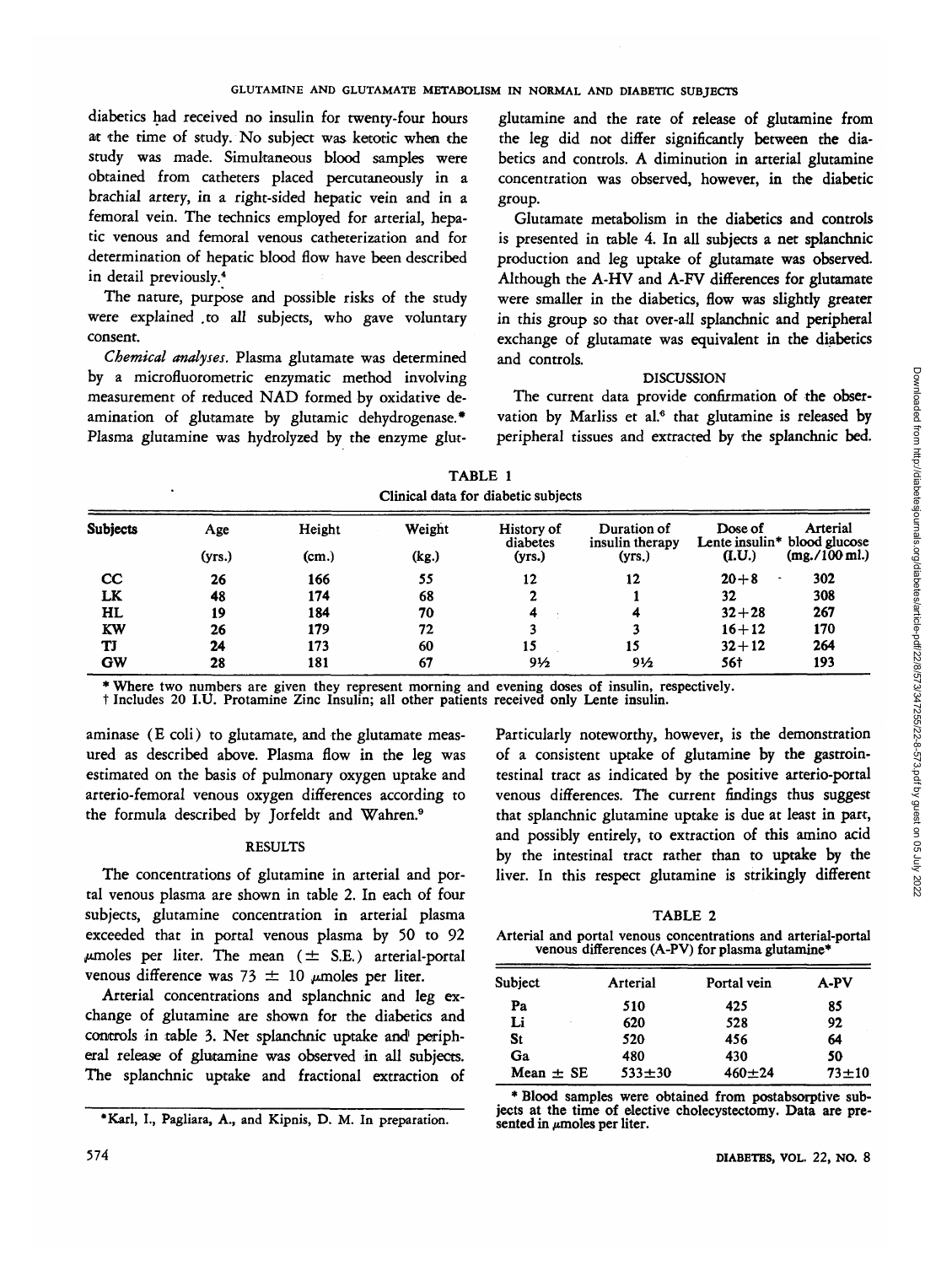| TABLE 3 |                                                       |  |  |  |  |  |  |  |
|---------|-------------------------------------------------------|--|--|--|--|--|--|--|
|         | Glutamine metabolism in diabetic and control subjects |  |  |  |  |  |  |  |

|                  | Arterial<br>level | $A-HV*$                                           | Splanchnic<br>fractional<br>extraction | EHPF†         | Splanchnic‡<br>uptake | $A$ - $FV$ §            | Estimated<br>leg<br>plasma<br>flow | Leg<br>exchange#  |
|------------------|-------------------|---------------------------------------------------|----------------------------------------|---------------|-----------------------|-------------------------|------------------------------------|-------------------|
|                  |                   | $(\mu \text{moles/L.})$ ( $\mu \text{moles/L.}$ ) | (per cent)                             | (L./min.)     | $\mu$ moles /<br>min. | $(\mu \text{moles}/L.)$ | (L./min.)                          | (µmoles/<br>min.) |
| <b>Diabetics</b> |                   |                                                   |                                        |               |                       |                         |                                    |                   |
| $_{\rm cc}$      | 571               | 75                                                | 13.1                                   | 0.47          | 35                    | $-100$                  | 0.51                               | $-51$             |
| LK               | 338               | 59                                                | 17.5                                   | 0.80          | 47                    | $-83$                   | 0.55                               | -46               |
| HL               | 344               | 74                                                | 21.5                                   | 0.89          | 66                    | $-81$                   | 0.76                               | $-62$             |
| KW               | 372               | 77                                                | 20.7                                   | 0.97          | 75                    | $-48$                   | 0.62                               | $-30$             |
| GW               | 455               | 77                                                | 16.9                                   | 0.98          | 76                    | $-68$                   | 0.81                               | -55               |
| TJ               | 463               | 82                                                | 17.7                                   | 0.66          | 54                    | $-82$                   | 0.70                               | $-57$             |
| $Mean \pm S.E.$  | $424 + 37$        | $74 \pm 3$                                        | $17.9 \pm 1.2$                         | $0.80 + 0.08$ | $59 + 7$              | $-77+7$                 | $0.66 \pm 0.05$                    | $-50+5$           |
| Controls         |                   |                                                   |                                        |               |                       |                         |                                    |                   |
| BA               | 534               | 101                                               | 18.9                                   | 0.77          | 78                    | $-79$                   | 0.71                               | -56               |
| IL               | 439               | 69                                                | 15.7                                   | 0.46          | 32                    | $-51$                   | 0.44                               | $-22$             |
| BB               | 629               | 149                                               | 23.4                                   | 0.67          | 99                    | $-61$                   | 0.50                               | $-31$             |
| AW               | 557               | 83                                                | 14.9                                   | 0.66          | 55                    | $-106$                  | 0.48                               | $-51$             |
| OK               | 609               | 87                                                | 14.3                                   | 0.78          | 68                    | $-98$                   | 0.40                               | $-39$             |
| $Mean \pm S.E.$  | $554 + 33$        | $98 + 14$                                         | $17.4 \pm 1.7$                         | $0.67 + 0.06$ | $66 + 11$             | $-79+10$                | $0.51 \pm 0.05$                    | $-40\pm 6$        |
| $P$ **           | ${<}0.025$        | NS                                                | NS                                     | NS            | NS                    | NS                      | <b>NS</b>                          | NS                |

\* A-HV = Arterio-hepatic venous difference.<br>
† EHPF = Estimated hepatic plasma flow.<br>
‡ Calculated as the product of A-HV and EHPF.<br>
§ A-FV = Arterio-femoral venous difference.<br>
∥ Total plasma flow to both legs.<br>
# Calcul

from alanine and most other amino acids, for which a net release by the gastrointestinal tract (as indicated by a negative A-PV difference) has been previously reported.<sup>3</sup> Supporting our conclusion is the observation by Elwyn et al. that glutamine is the only amino acid consistently extracted by the gastrointestinal tract in dogs in the postabsorptive state.<sup>7</sup> Addae and Lotspeich also reported positive arterio-portal venous differences for glutamine in dogs and suggested that glutamine utilization by the gut may be related to water and solute reabsorption and to the increased ammonia formation which accompanies osmotic work by the intestine.<sup>8</sup>

With regard to the studies in the diabetics, an increase in the splanchnic uptake of alanine and of other key endogenous glycogenic amino acids has recently been reported.<sup>4</sup> The failure to observe an augmentation in splanchnic uptake of glutamine is thus noteworthy and supports the conclusion that, in contrast to other amino acids, the site of glutamine disposal by the splanchnic bed is primarily extrahepatic rather than in the liver as a gluconeogenic precursor. It should also be noted that in both the diabetics and controls splanchnic output of glutamate was at 80 to 85 per cent of the rate of glutamine uptake (tables 2 and 3). Thus even if the liver were the major site of splanchnic glutamine disposal, the net availability of carbon skeletons for

TABLE 4

Glutamate metabolism in diabetic and control subjects

| Dia-<br>betics   | Ar-<br>terial<br>level | A-HV*           | Splanch-<br>nic†<br>exchange | A-FV†                       | Leg up-<br>take§  |
|------------------|------------------------|-----------------|------------------------------|-----------------------------|-------------------|
|                  | $(\mu$ moles/<br>L.)   | (umoles/<br>L.) | (umoles/<br>min.)            | $(\mu \text{moles}/$<br>L.) | (umoles/<br>min.) |
| $_{\rm cc}$      | 72                     | $-42$           | $-20$                        | 27                          | 14                |
| LK               | 84                     | $-70$           | $-56$                        | 43                          | 24                |
| HL               | 60                     | $-41$           | $-37$                        | 31                          | 24                |
| ΚW               | 68                     | $-65$           | $-63$                        | 36                          | 22                |
| GW               | 79                     | $-83$           | $-82$                        | 47                          | 38                |
| TJ               | 78                     | $-47$           | $-31$                        | 28                          | 20                |
| Mean<br>$\pm$ SE | $74 + 4$               | $-58+7$         | $-48+9$                      | $35 + 3$                    | $24 + 3$          |
| Controls         |                        |                 |                              |                             |                   |
| BA               | 69                     | $-90$           | -- 69                        | 32                          | 23                |
| IL               | 75                     | $-82$           | $-38$                        | 44                          | 19                |
| BB               | 66                     | $-68$           | $-45$                        | 34                          | 17                |
| AW               | 106                    | $-108$          | $-71$                        | 67                          | 32                |
| OK               | 68                     | $-73$           | $-57$                        | 44                          | 18                |
| Mean<br>$\pm$ SE | $77 + 7$               | $-84+7$         | $-56\pm 6$                   | $44\pm 6$                   | $22\pm3$          |
| ₽∥               | NS                     | $<$ 0.025       | NS                           | $<$ 0.05                    | NS                |

\* A-HV = Arterio-hepatic venous difference.<br>
† Calculated as the product of A-HV and EHPF (table 3).<br>
† A-FV = Arteriofemoral venous difference.<br>
§ Calculated as the product of A-FV and estimated leg<br>
plasma flow (table 3